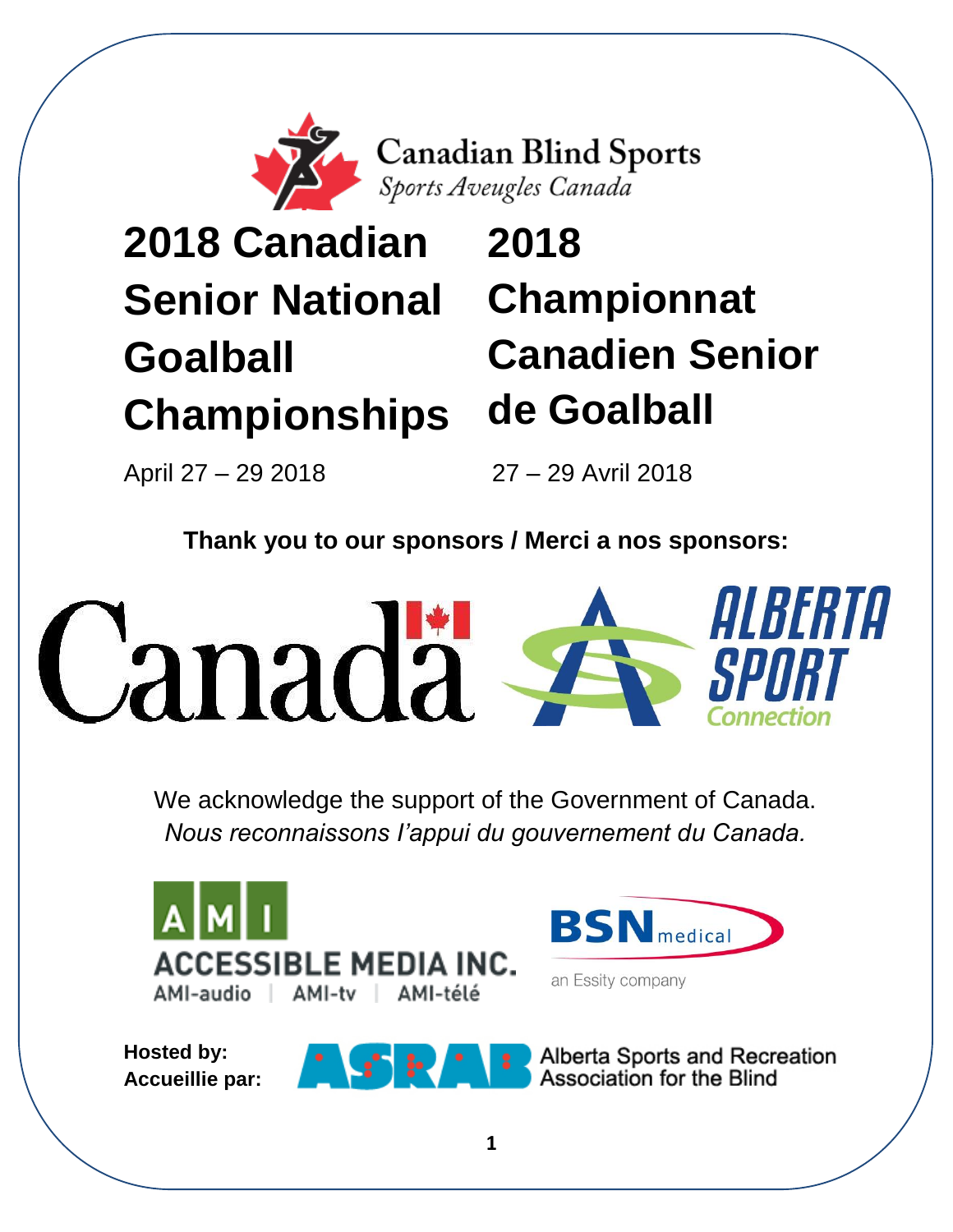# **About Goalball**

Goalball is a Paralympic Sport played exclusively by athletes who are blind or visually impaired. The game is played by "throwing" a Goalball along the surface of the court. The players track the ball by listening for the sound of the bells inside the ball and work together to block the net. The object of the game is to get the ball past the other team to score in their net. Games consist of two 12 minute halves with a 3 minute break at half time. Whoever scores the most goals wins.

Since the athletes rely on their hearing to track the ball, only those athletes on the court and the referees may talk or make noise of any kind during play. Coaches, players on the bench, and spectators must remain silent while the ball is in play. Please also be sure to have your cell phone turned to silent.

Goalball was invented in 1946 in an effort to rehabilitate veterans of the Second World War who had lost their sight.



# **À propos de goalball**

Le goalball est un sport paralympique pratiqué exclusivement par des joueurs aveugles ou ayant un handicap visuel. Le jeu se joue en « lançant » un ballon de goalball d'un bout à l'autre du terrain. Les joueurs repèrent le ballon en écoutant les grelots et travaillent ensemble pour bloquer le filet. Le but du jeu est de marquer des buts dans le filet de l'équipe adverse. Le jeu est composé de deux demies de 12 minutes avec une pause de 3 minutes à la mitemps. L'équipe qui marque le plus de buts gagne.

Le goalball est un sport unique, puisque seulement les joueurs et les arbitres peuvent parler ou faire du bruit durant le jeu. Les entraîneurs, les joueurs sur le banc et les spectateurs doivent demeurer silencieux pour donner aux joueurs la chance d'entendre et repérer le ballon. S'il vous plait tournez votre téléphone cellulaire en silencieux.

Le goalball a été inventé en 1946 dans le but de réhabiliter des vétérans de la Deuxième Guerre mondiale qui avaient perdu leur vision.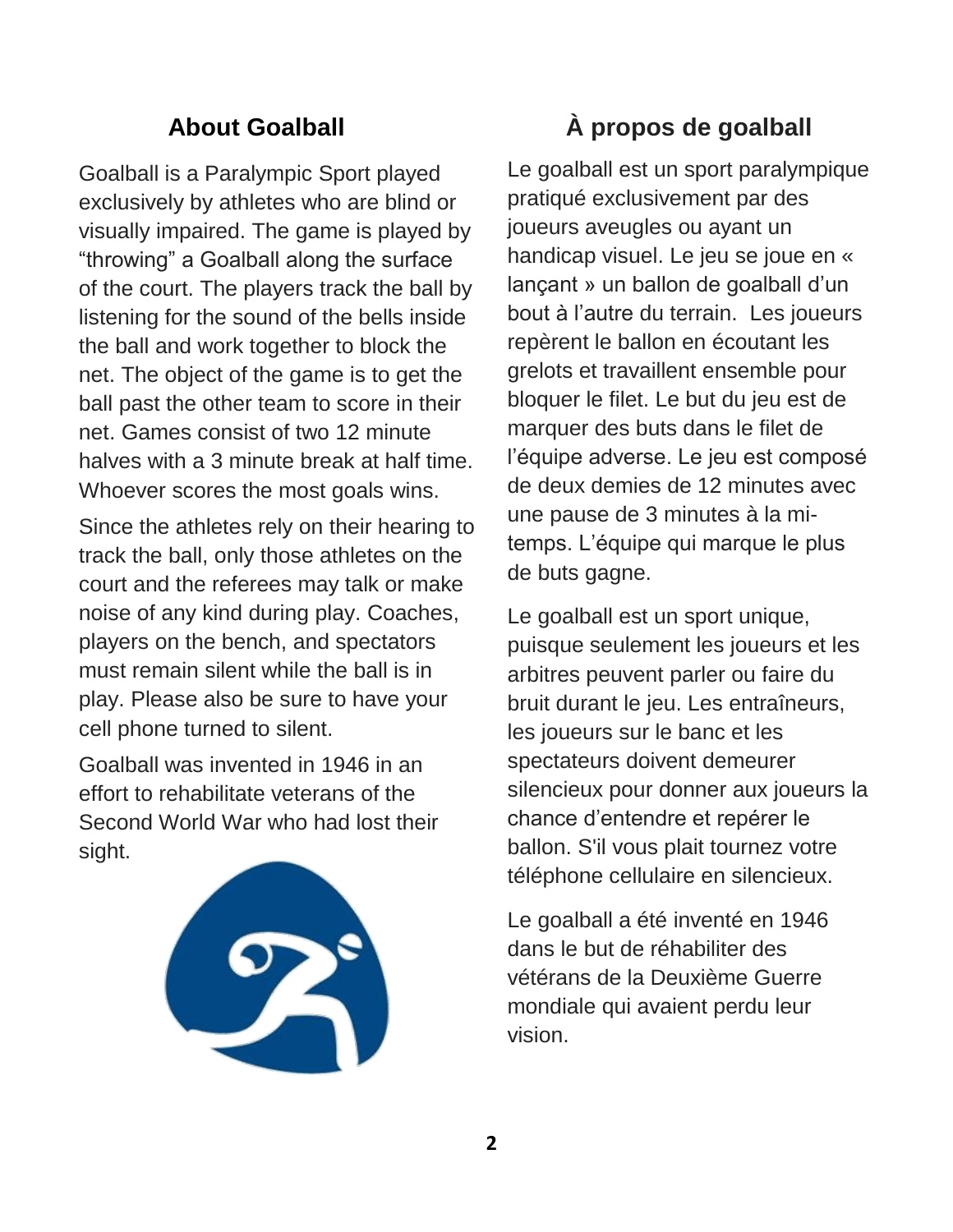

On behalf of ASRAB, I would like to welcome all players, coaches, officials, volunteers, spectators and guests to the city of Calgary for the 2018 Canadian Goalball Championships. ASRAB is pleased to showcase Goalball and Canada's elite senior competitors at this prestigious event. ASRAB has a proud history of hosting provincial, regional, national and international blind sports competitions – having hosted 10 Canadian Goalball Championships (1977, 1984, 1989, 1993, 1999, 2001, 2006, 2010, 2014 and 2016); and we appreciate the opportunity to host this Championship in 2018.

This year's event promises to be excellent. We are looking forward to competing with Canada's top goalball talent: athletes, coaches and referees; and to renewing friendships with our colleagues across the country. We would like to thank all who have contributed their time and skills in support of this event. Our staff and volunteers are very much an integral part of making these events a success.

To all participants: compete with enthusiasm, have fun and good luck - you are all Champions!

Sincerely, Kelly Baldock President, ASRAB

# **Schedule / Programme**

| North / Nord Gym |            |     |                    | South / Sud Gym |                   |   |                             |  |
|------------------|------------|-----|--------------------|-----------------|-------------------|---|-----------------------------|--|
| <b>Time</b>      | Game / Jeu | M/F | Teams / Équipes    | <b>Time</b>     | Game / Jeu<br>M/F |   | Teams / Équipes             |  |
| 18:00            | 1          | F   | Alberta VS BC      | 18:00           | No Game           |   |                             |  |
| 19:00            | 2          | M   | BC 1 VS BC 2       | 19:00           | 3                 | F | <b>Ontario VS East/West</b> |  |
| 20:00            | 4          | M   | Alberta VS Ontario | 20:00           | 5                 | M | Quebec VS Nova Scotia       |  |

# **Friday - Vendredi**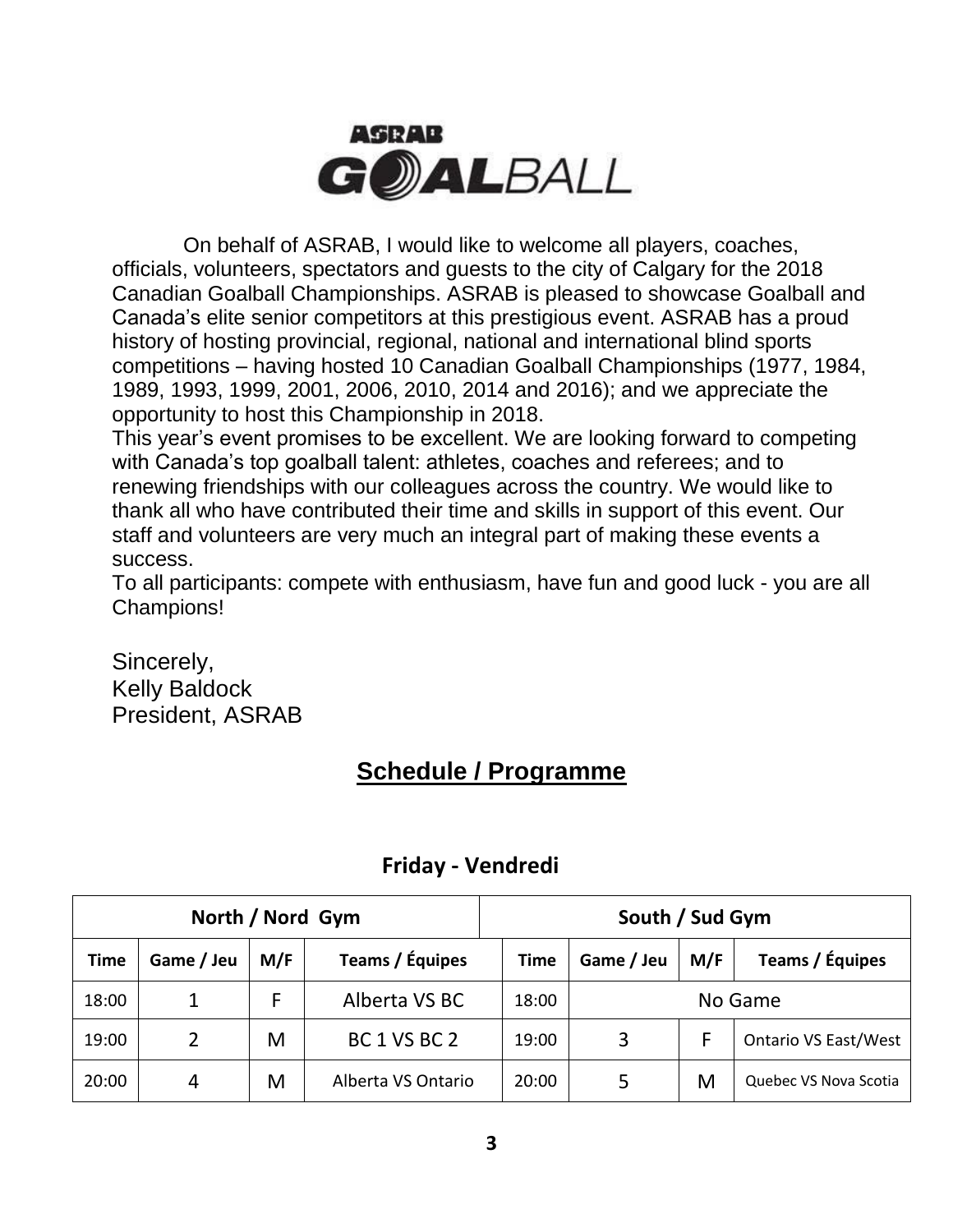# **Saturday - Samedi**

| North / Nord Gym |            |     |                        | South / Sud Gym |            |     |                            |
|------------------|------------|-----|------------------------|-----------------|------------|-----|----------------------------|
| <b>Time</b>      | Game / Jeu | M/F | Teams / Équipes        | <b>Time</b>     | Game / Jeu | M/F | Teams / Équipes            |
| 9:00             | 6          | F   | Alberta VS Ontario     | 9:00            | 7          | F   | <b>BC VS East/West</b>     |
| 10:00            | 8          | M   | Nova Scotia VS Ontario | 10:00           | 9          | M   | BC 1 VS Quebec             |
| 11:00            | 10         | M   | <b>BC 2 VS Alberta</b> | 11:00           | 11         | F   | <b>BC VS Ontario</b>       |
| 12:00            | 12         | F   | Alberta VS East/West   | 12:00           | 13         | M   | <b>BC 1 VS Nova Scotia</b> |
| 13:00            | 14         | M   | Quebec VS Alberta      | 13:00           | 15         | M   | Ontario VS BC 2            |
| 14:00            | 16         | F   | East/West VS Ontario   | 14:00           | 17         | F   | <b>BC VS Alberta</b>       |
| 15:00            | 18         | M   | Ontario VS BC 1        | 15:00           | 19         | M   | Nova Scotia VS             |
|                  |            |     |                        |                 |            |     | Alberta                    |
| 16:00            | 20         | M   | <b>BC 2 VS Quebec</b>  | 16:00           | 21         | F   | <b>Ontario VS Alberta</b>  |
| 17:00            | 22         | F   | East/West VS BC        | 17:00           | 23         | M   | Alberta VS BC 1            |
| 18:00            | 24         | M   | BC 2 VS Nova Scotia    | 18:00           | 25         | M   | Quebec VS Ontario          |
| 19:00            | 26         | F   | Ontario VS BC          | 19:00           | 27         | F   | East/West VS Alberta       |



Paralympic goalball<br>Played by visually impaired athletes using a ball with bells inside, it is among<br>the most exciting team sports on the Paralympic programme

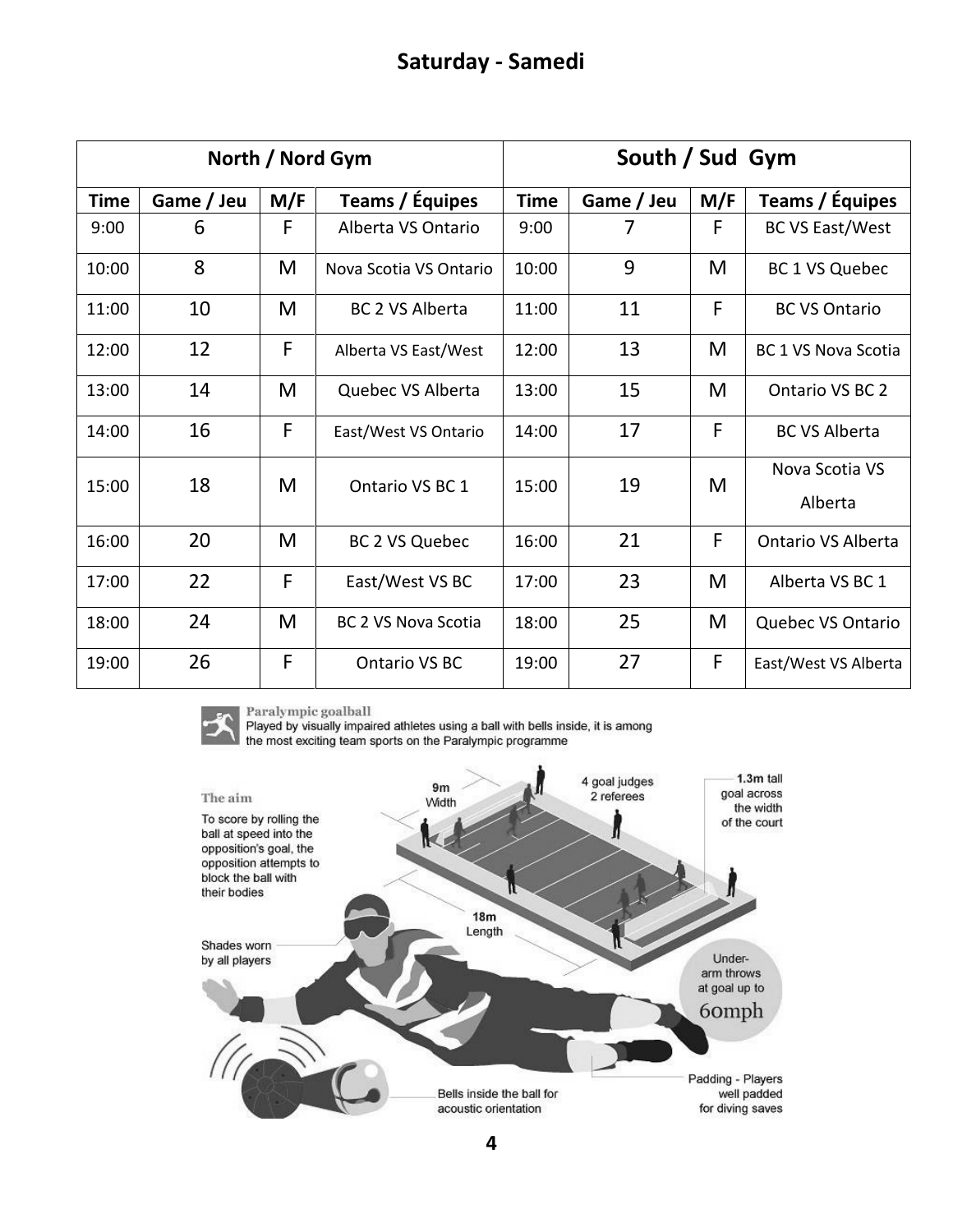| <b>Sunday - Dimanche</b> |  |  |  |
|--------------------------|--|--|--|
|--------------------------|--|--|--|

| North / Nord Gym |            |     |                             |             | South / Sud Gym |             |                           |  |
|------------------|------------|-----|-----------------------------|-------------|-----------------|-------------|---------------------------|--|
| <b>Time</b>      | Game / Jeu | M/F | Teams / Équipes             | <b>Time</b> | Game /<br>Jeu   | M/F         | Teams /<br><b>Équipes</b> |  |
| 9:00             | 28         | F   | 1st VS 4th                  | 9:00        | 29              | F           | 2nd VS 3rd                |  |
| 10:00            | 30         | M   | 2nd VS 3rd                  | 10:00       | 31              | M           | 1st VS 4th                |  |
| 11:00            | 33         | F   | <b>Bronze Medal</b><br>Game | 11:00       | 32              | $\mathsf F$ | 5th VS 6th                |  |
| 12:00            | 34         | M   | <b>Bronze Medal</b><br>Game |             |                 |             |                           |  |
| 13:00            | 35         | F   | <b>Gold Medal</b><br>Game   |             |                 |             |                           |  |
| 14:00            | 36         | M   | <b>Gold Medal</b><br>Game   |             |                 |             |                           |  |
|                  |            |     |                             |             |                 |             |                           |  |

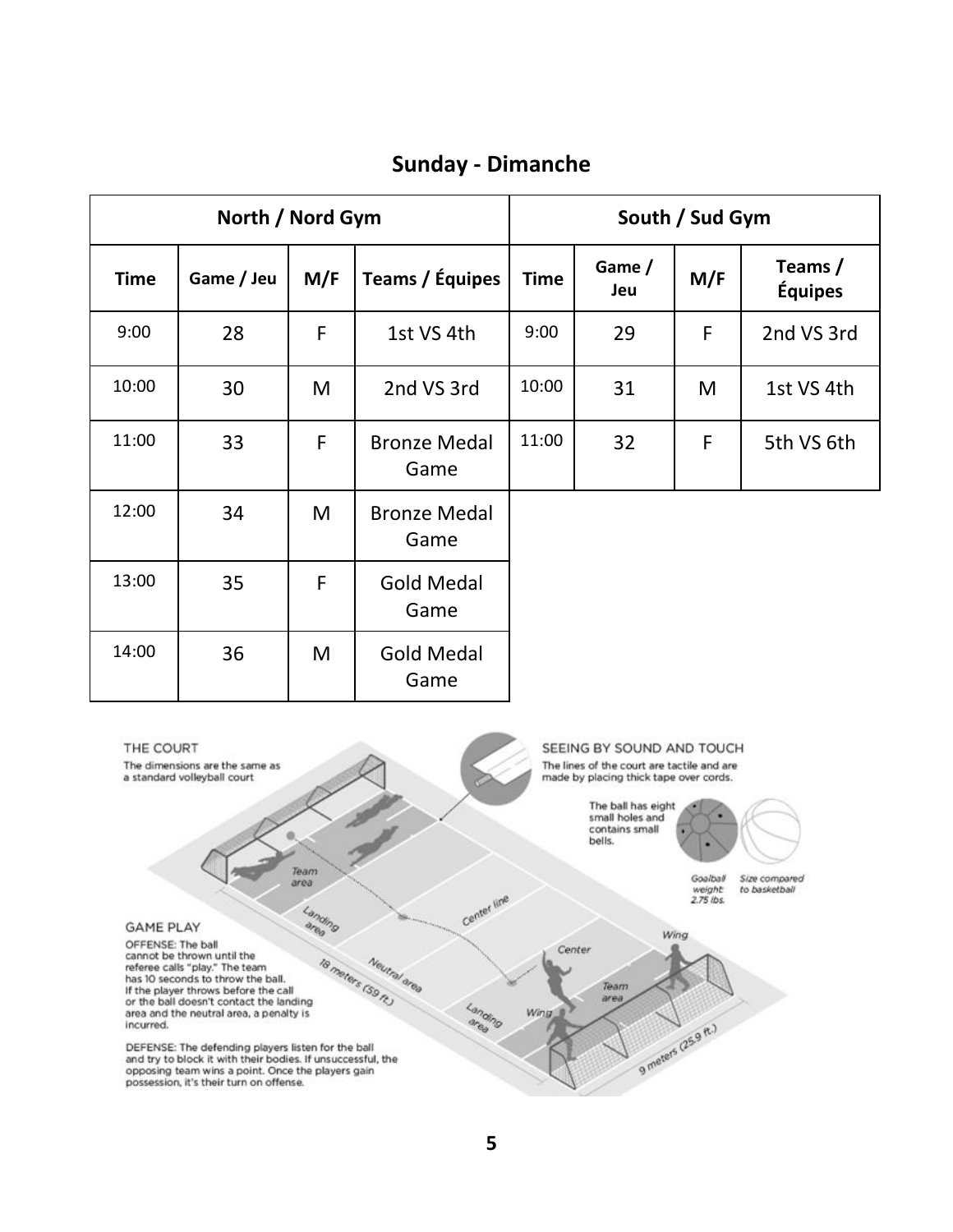## **Rosters / Équipes Women / Femmes**

#### **British Columbia / Colombie Britannique**

Haley Olinyk - #1 Maryam Salehizadeh # 4 Amanda Pang - #7

Coaches: Franklin Leung Lisa Odland Ahmad Rezvani

#### **Alberta**

Caitlin Higgins - #2 Brieann Baldock - #5 Ruby Soliman - #7 Tiana Knight - #9

Coaches: Trent Farebrother Darren Hamilton

# **East / West**

Shams Hammad - #5 Meaghan Hargrave - #7 Nathalie Seguin - #8 Nancy Morin - #9

Coaches: Trent Farebrother Darren Hamilton Nathalie Seguin

#### **Ontario**

Whitney Bogart - #3 Meghan Mahon - #4 Emma Reinke - #5 Gen Hart - #6

Coaches: Rob Christy Matt Robinson

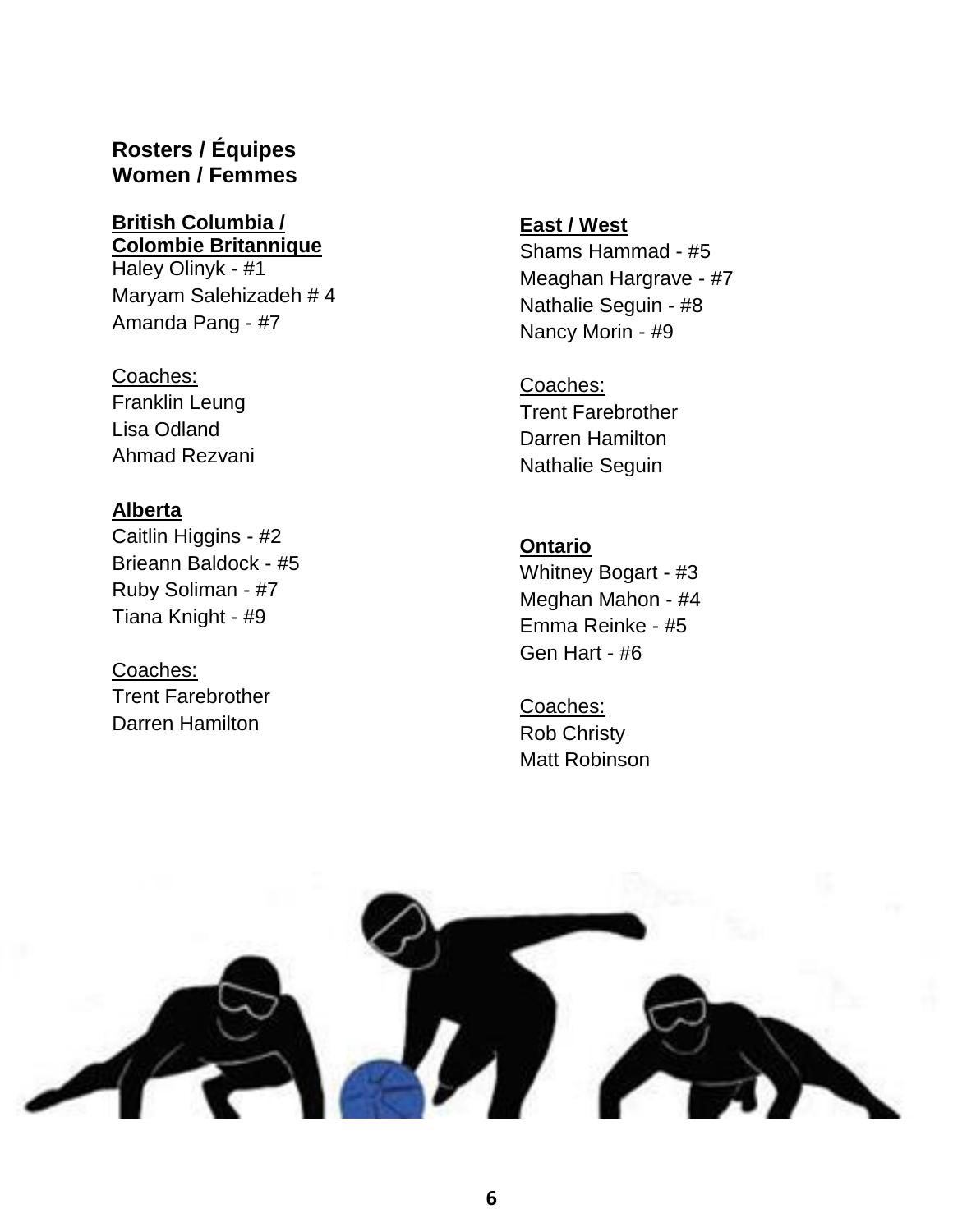# **Rosters / Équipes Men / Hommes**

#### **British Columbia 1 / Colombie Britannique 1**

Ahmad Zeividavi - #1 Russel Leung - #2 Doug Ripley - #7 Brendan Gaulin - #8

#### Coaches:

Franklin Leung Lisa Odland Ahmad Reziani

#### **British Columbia 2 / Columbie Britannique 2**

Clement Chou - #3 John Tee - #4 Joshua Hoskins -#5 Shane Wegner -#6

#### Coaches:

Franklin Leung Lisa Odland Ahmad Reziani

#### **Alberta**

Aron Ghebreyohannes - #2 Blair Nesbitt - #4 Aaron Prevost - #5

Coaches: Trent Farebrother Darren Hamilton

### **Ontario**

Nathan Taylor - #2 Nader Ibrahim - #3 Tony Fraser - #4 Beke Parker - #5 Arvin Carandang - #6

Coaches: Rob Christy Matt Robinson

#### **Quebec**

Josue Coude - #2 Bruno Hache - #3 Rakibul Karim - #6 Simon Tremblay - #9

Coach Nathalie Seguin

## **Nova Scotia**

Nick Gentleman - #1 Peter Parsons - #5 Mason Smith - #6 Simon Richard - #7

Coach MacRae Triff Linda